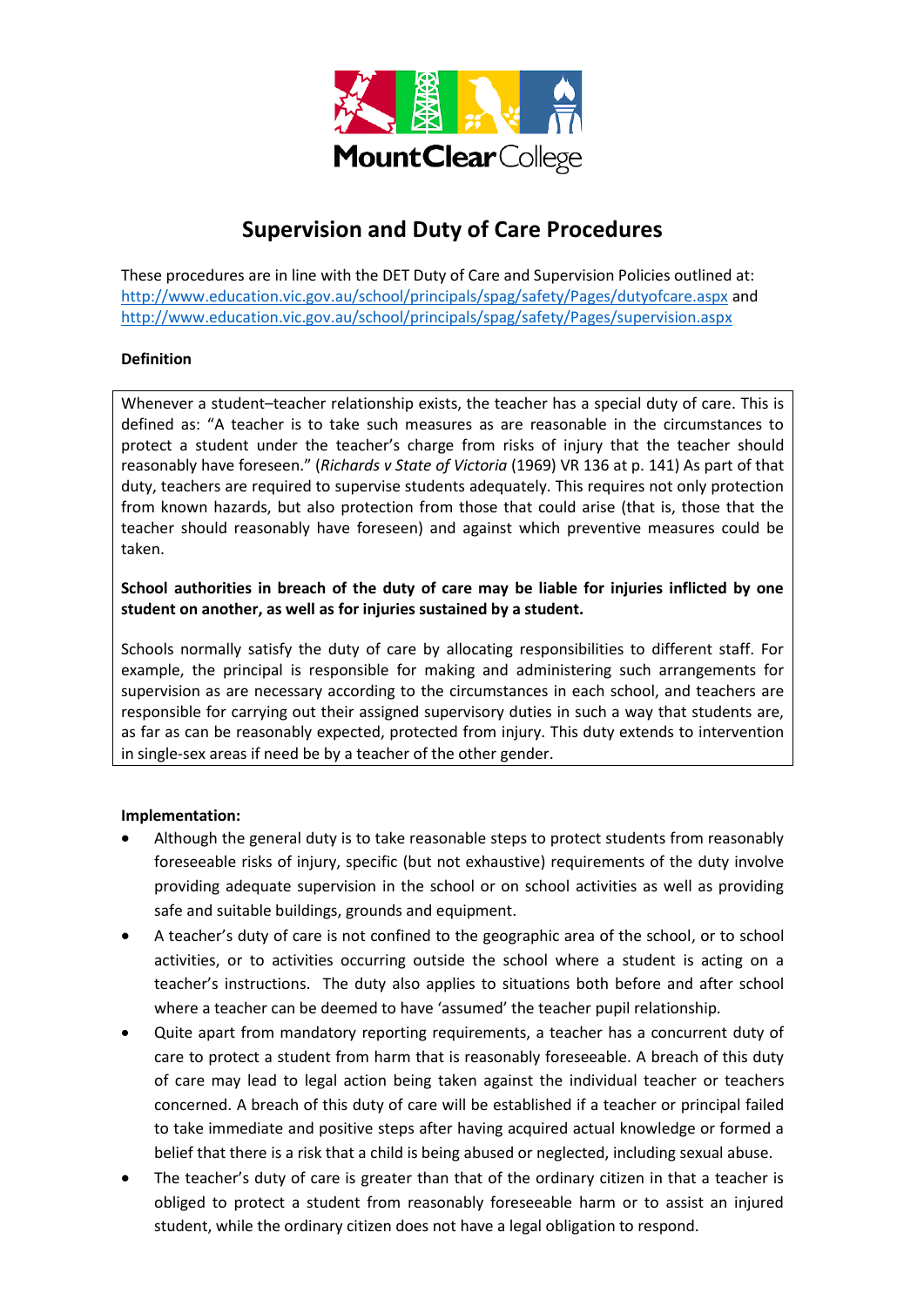- Whilst each case regarding a teacher's legal duty of care will be judged on the circumstances that occurred at the time, the following common examples may be times when a teacher has failed to meet their legal duty of care responsibilities to their students:
	- o arriving late to scheduled timetabled yard duty responsibilities
	- $\circ$  failing to act appropriately to protect a student who claims to be bullied
	- $\circ$  believing that a child is being abused but failing to report the matter appropriately
	- o being late to supervise the line up of students after the bell has sounded
	- o leaving students unattended in the classroom
	- o ignoring dangerous play
	- o leaving the school during time release without approval
	- o inadequate supervision on a school excursion
- Staff members are also cautioned against giving advice on matters that they are not professionally competent to give (negligent advice). Advice is to be limited to areas within a teacher's own professional competence and given in situations arising from a role (such as careers teacher, year level coordinator or subject teacher) specified for them by the principal.
- Teachers must ensure that the advice they give is correct and, where appropriate, in line with the most recent available statements from institutions or employers. Teachers should not give advice in areas outside those related to their role where they may lack expertise.

## **Risks to students outside the school environment**

Legal cases establish that a teacher's duty of care does not start nor end at precise times during the day. The approach generally taken is that a teacher's duty applies irrespective whether the risk occurs in or outside the school environment. However, the important issue in all cases will be whether the school took **reasonable steps** to protect the student from the risk.

Risks outside the school environment may sometimes call for immediate and positive steps by a school depending on the age of students, urgency and threat of injury. Consider for example, if a live power line came down outside the school, no emergency workers had arrived, and primary children are about to be dismissed to walk home. No school would allow the children to walk out to that danger unsupervised.

There will be a number of other situations where the school will be under a duty to take reasonable steps. In some instances, the school's control over the activity may require it to take more active measures to satisfy the requirement that it take reasonable steps. For example, a known bully on a school bus may require the school to suspend or refuse to transport the bully. In other instances, the school may not control the activity, and the reasonable measures available to it will be limited. For example, fights at a local train or bus stop between students from rival schools may involve informing the police, contacting the other school to implement preventative measures, and notices to parents and students.

The following instructions and notices **apply to all staff.** 

## **Classroom Supervision**

It is **not** appropriate to leave students in the care of ancillary staff, parents or trainee teachers (At law, the Duty of care cannot be delegated)

It is **not** appropriate to leave students in the care of external education providers for example incursions (At law, the Duty of care cannot be delegated)

In **an emergency situation** use the phone for the Principal or Assistant Principal or contact the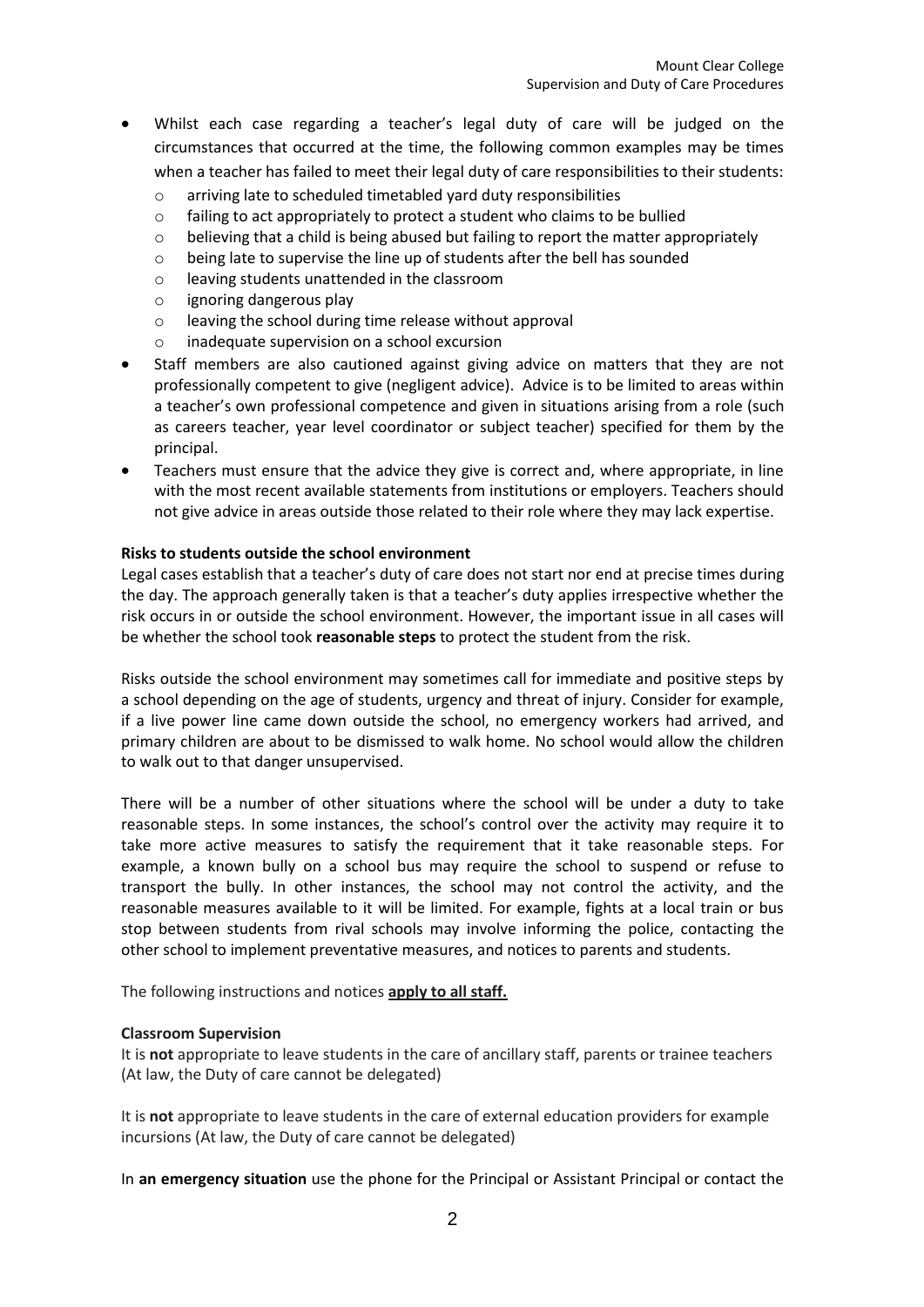teacher in the next room. (if appropriate – send another student for assistance)

**No student** should be left unsupervised **outside the classroom** as a withdrawal consequence for misbehaviour. Withdrawal is to be conducted by sending a student to a colleague's classroom, or to the Assistant Principal or Principal. This should be accompanied by documentation and appropriate follow up. The teacher, Principal or Assistant Principal **is to be contacted first** to alert them that the student is on their way.

#### **Movement of Students**

Care needs to be taken in allowing students to leave the room to work in other areas of the school.

Use of students as monitors outside the room during class time must only occur with the approval of the Principal or Assistant Principal

Discretion is to be used when allowing students to visit the toilet during class time.

#### **Yard supervision**

Yard supervision is an essential element in teachers' duty of care. It is now clearly established that in supervising pupils, teacher's duty of care is one of positive action.

Be aware that children are usually less constrained and more prone to accident and injury than in a more closely supervised classroom.

Be aware that yard duty supervision within the school requires the teacher to fully comply with DET Supervision Policy (link shown above) and brings with it an increased duty of care. It is a teacher's responsibility to be aware of these guidelines and duty of care responsibilities.

Teachers rostered for duty are to attend the designated area at the time indicated on the roster.

Teachers on duty are to remain in the designated area until the end of the break period or until replaced by the relieving teacher, whichever is applicable.

The handing over of duty from one teacher to another must be quite definite and **must occur in the area of designated duty**. Where a relieving teacher does not arrive for duty, the teacher currently on duty should send a message to the office, **but not leave the area until replaced**.

No changes to the yard duty roster are to be made without the approval of the Daily organiser, or Assistant Principal.

Be alert and vigilant -intervene **immediately** if potentially dangerous behaviour is observed in the yard - enforce Mount Clear College procedures for breaches of safety rules.

You should always be on the move and highly visible.

#### **Excursions, Incursions and Camps**

Be aware that children are usually less constrained and more prone to accident and injury than in a more closely supervised classroom.